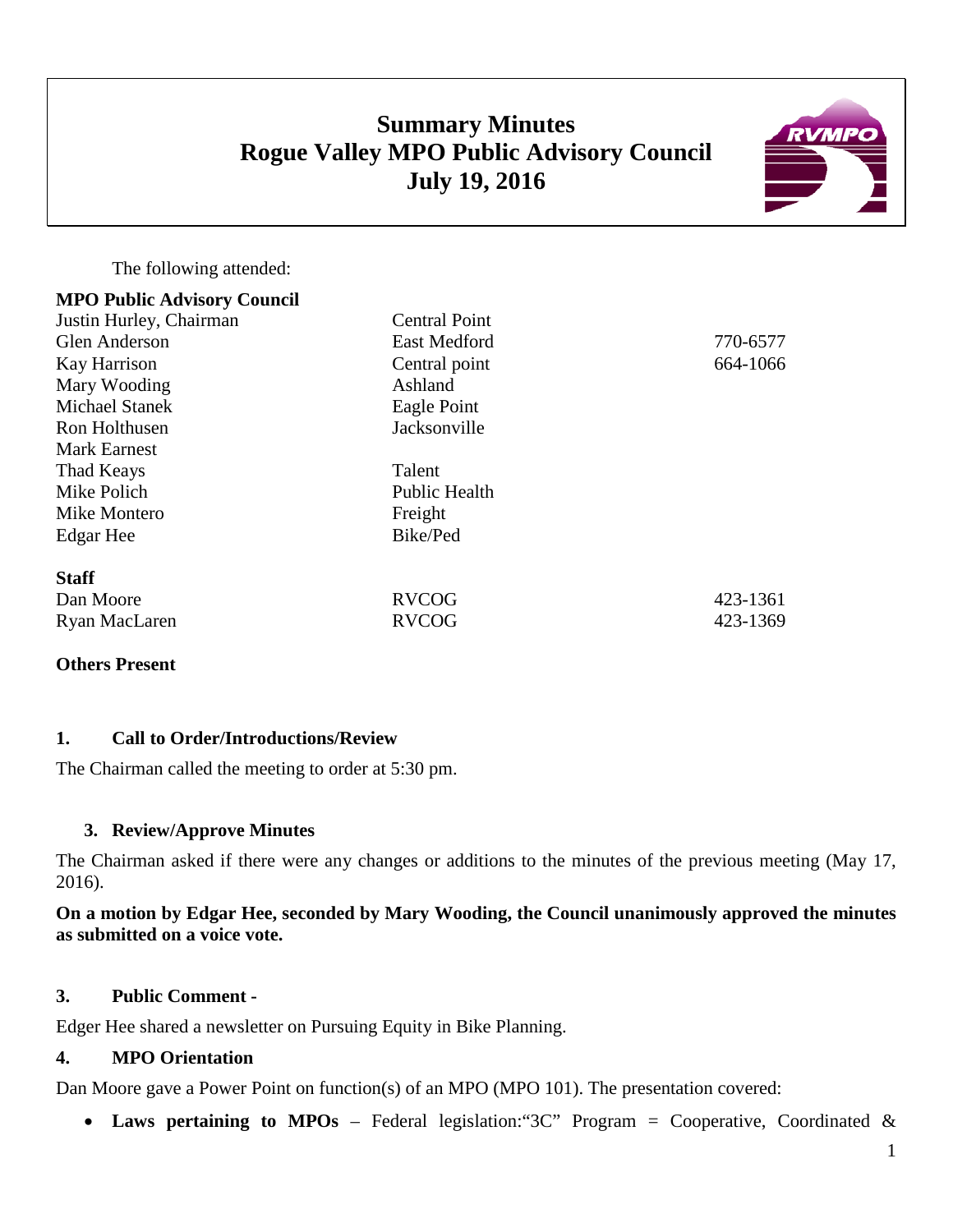Continuing, 1991 - ISTEA, 1998 – TEA-21, 2005 – SAFETEA-LU, 2012 – Map-21, 2015 - FAST

- **MPO Membership** (Elected officials, State/Federal agencies, Municipalities, Counties and Regional agencies, Transit, Public, Private Sector and Interest Groups) Each jurisdiction has one (1) vote, with Medford being split into several sections, thereby allowing additional voting power due to its significantly larger size.
- **Public Advisory Council Membership**
- **What is an MPO?**
- **Why are MPOs created** to share transportation alternatives, solutions, etc. in an expanded arena
- **MPO Structure** (Policy & Technical Advisory Committees, Public Advisory Council, Other Committees, MPO Staff), responsibilities and products (RTP, TIP and UPWP) **NOTE:** The Policy Committee is the sole decision making body.

RTP – 20 year plan, updated every 4 years, revenues and costs must balance.

**TIP** – Sets regional transportation priorities in cooperation with MPO members, RVTD and ODOT.

**AQCD** – RTP/TIP must meet AQ emissions regulations. If not, federal funding withheld due to (Nonconforming" status.

- **Federally Required Products** (Public Participation Plan, Title 6/Environmental Justice Plan, funding, etc.
- **The FAST Act (Fixing America's Surface Transportation).** Focus on performance based planning The MPO is working on performance based planning, addressing safety, air quality, etc. Tourism planning is on the horizon. MPO must address intermodal facilities (transit, etc.).

Mr. Moore shared that it is a somewhat challenging and time sensitive process to comply with all the transportation work schedules and changes. All entities an agency TSPs are coordinated. No one entity TSP has control over another, but the documents must be in the Regional Plan. Goals and Policies must be similar. Inconsistencies must be reconciled. Conformity issues would be adjudicated by the Federal Highway Commission, etc. Local TSP updates must be in compliance with the Regional Transportation Plan. Higher level, local roads (arterials/collectors) are the systems subject to the various requirements. Mr. Anderson stated that the whole, interactive process works pretty well in our region, with very little dissention when sending recommendations to the Policy Committee. Ms. Harrison asked about inclusion of taxi service as part of public transportation. Mr. Moore responded that taxis were part of the private sector, and spoke about other services for senior transportation. The members discussed other aspects of private taxis, i.e. pricing, Uber, regulatory methods, etc., and the feasibility of studying this issue in the future.

The comment was made that specific issues may be brought to the attention of the policy makers, but groups such as the PAC, which had not been previously brought to the table.

# **5. Congestion Mitigation & Air Quality (CMAQ) Funding Update**

Dan Moore Presented an update on the changes to CMAQ funding changes for southern Oregon based upon the inclusion of Salem and Eugene AQMAs in the statewide funding formula.

Shared attachments included an RVMPO letter signed by Mike Quilty, Chairman, and addressed to the Oregon Transportation Commission. The letter was approved by both the TAC and the Policy Committee, and expressed the MPO's serious concerns regarding potential harm to the region's air quality should significant,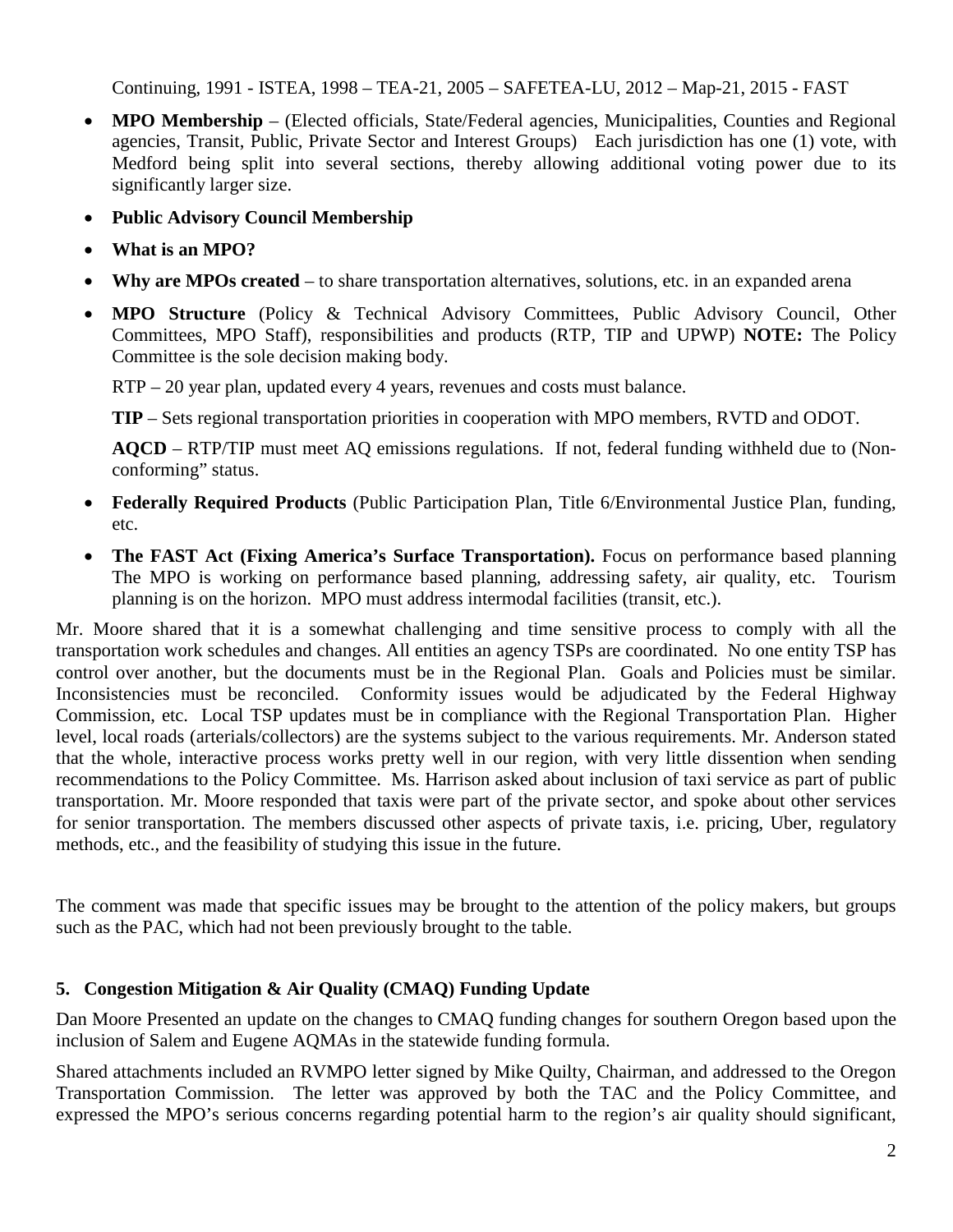proposed reductions in funding occur, as well as recommendations for solving The problem of having funded approved projects that may have their funding significantly reduced.

The second attachment was a whitepaper from Sierra Research, "Air Quality Factor Comparison between Medford/Grants Pass, Eugene and Salem", and featured:

- Summary
- Table 1 Air Quality Planning Area Designations
- Ambient Air Quality Levels
- Figures 1 & 2 Air Quality Level Comparisons
- Meteorology and Topography
- Table 2 Comparison of Key Meteorological Variables
- Vehicle Control Programs

The final attachment was a Q&A report – **"What is happening with CMAQ?"**

# **1) What is the Congestion Mitigation and Air Quality (CMAQ) program?**

The Congestion Mitigation and Air Quality (CMAQ) program is a U.S. Department of Transportation (U.S. DOT) funding program intended to "provide a flexible funding source to State and local governments for transportation projects and programs to help meet the requirements of the Clean Air Act." With the creation and implementation of the CMAQ program in 1991 as part of the Intermodal Surface Transportation Efficiency Act (ISTEA), funding became available to areas that do not meet the National Ambient Air Quality Standards for ozone, carbon monoxide, or particulate matter (nonattainment areas) and for former nonattainment areas that are now in compliance (maintenance areas). The CMAQ program is housed and administered through the Federal Highway Administration (FHWA).

# **2) Does the Rogue Valley MPO receive CMAQ funds?**

Yes, the Rogue Valley MPO has received CMAQ funding since the start of the CMAQ program in 1991 because the region was formerly a non-attainment area for carbon monoxide (CO) and particulate matter 10 micrometers or less (PM10) and is currently required to implement maintenance plans to address CO and PM10 emissions.

# **3) How are CMAQ funds distributed? (Federal Government to State Government)**

Since the creation and implementation of the CMAQ funding program, CMAQ funding has been disbursed through state departments of transportation (DOT). The State DOT then decides how to allocate the CMAQ funds to eligible areas. Formulas which prescribe the amount of CMAQ funding to each state have evolved since the implementation of the program in 1991. In 2009 the authorization bill SAFETEA-LU changed the distribution formula from one that varied each year based on impacted populations and levels of exposure to emissions to one based on the proportion of funds each state received in 2009. Therefore, the proportion of funds to each state has not changed since 2009, even through the landscape of eligible areas and the air quality context has changed.

# **4) How are CMAQ funds distributed? (State Government to Local Government)**

Because State DOTs have the discretion for determining the allocation of CMAQ funding to those eligible areas in the state, the CMAQ funding program differs from state to state. FHWA does not have statewide distribution requirements for State DOTs aside from establishing eligible areas. In Oregon, ODOT has taken a suballocation approach to distributing CMAQ funding to eligible areas. Since 2006, ODOT has used the same suballocation formula for CMAQ funding, which was based on multiple factors including air quality status, pollution severity and population. Eligible areas outside of MPOs have received an "off the top" allocation of \$65,000 per year, typically spent in one obligation of funds accumulated over several years.

**5) How much of that CMAQ funding comes to the RVMPO?**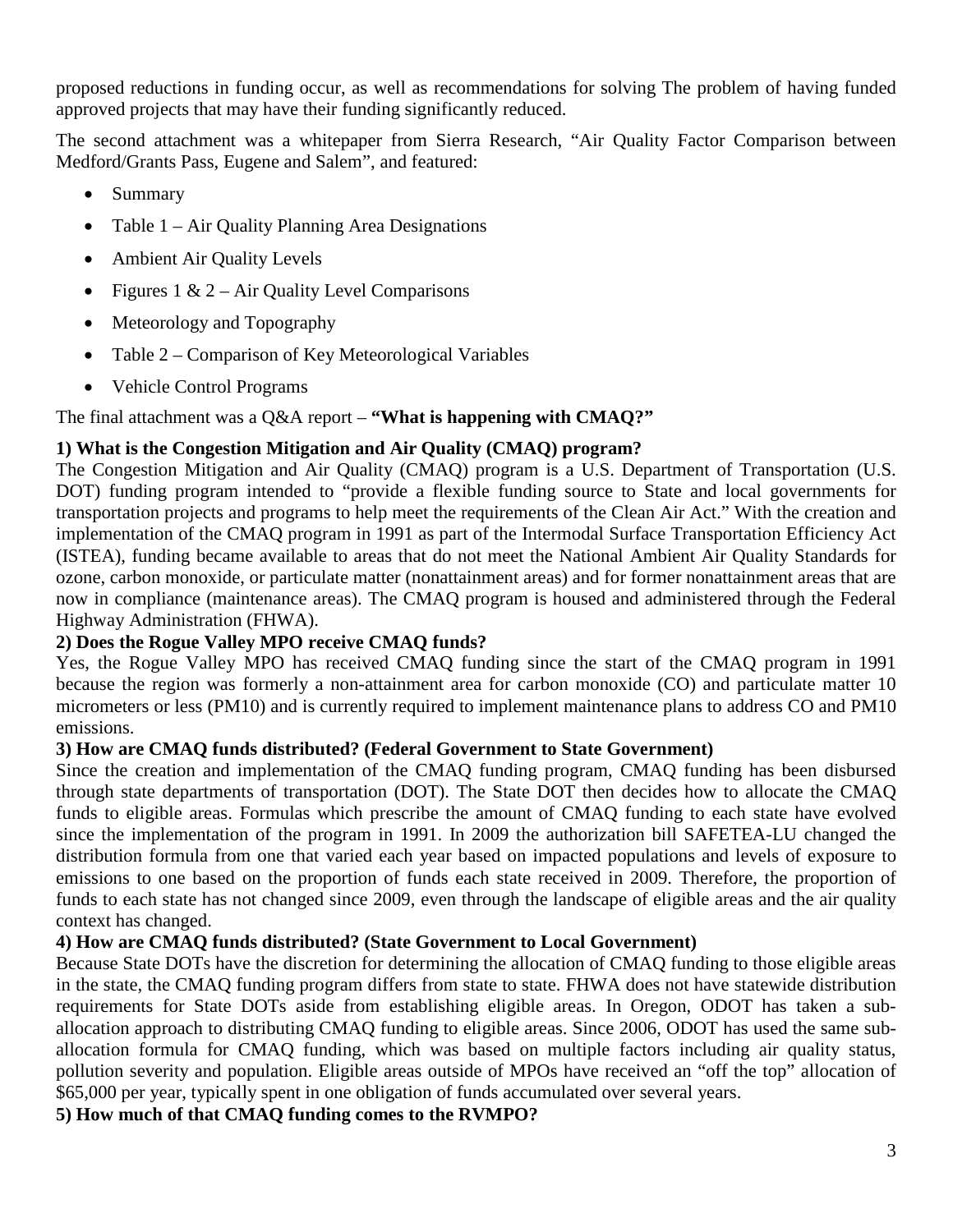The RVMPO currently receives approximately \$2.5 million per year to implement transportation projects which address air quality issues. Amounts change slightly each year consistent with the rate of annual growth of overall federal transportation funding to the state. In general, the funds have grown slightly over time and with no changes in the sub-allocation formula would be approximately \$2.8 million by the end of the current federal authorization bill in 2020.

## **6) What is currently happening with CMAQ in Oregon and why is this discussion happening now?**

The Oregon Transportation Commission (OTC) has elected to make the CMAQ program a local program, allowing federal funds to go to eligible local governments. The CMAQ program is a reimbursement program requiring non-federal matching funds of 10.27%, with a higher match rate for projects that are public-private partnerships. In Oregon, the only areas that qualified for CMAQ funds until recently are:

- Portland Metro area (CO maintenance area)
- Medford/ Ashland Metro area (CO maintenance, PM-10 maintenance area)
- Klamath Falls (CO and PM-10 maintenance area)
- La Grande (PM-10 nonattainment area)
- Lakeview (PM-10 nonattainment area)
- Oakridge (PM-10 nonattainment area)
- Grants Pass (CO and PM-10 maintenance area)

It was noted during the 2005 Statewide CMAQ Committee funding allocation meetings, which even though the Salem and Eugene-Springfield areas are designated as nonattainment or maintenance for CO, these areas did not qualify for CMAQ funding due to the following reason:

*Areas which were designated nonattainment prior to December 31, 1997, but were not classified in accordance*  with [the Clean Air Act, Sections 181(a), 186(a) or 188(a) or (b)] are not eligible to receive CMAQ funds. *These include but are not limited to areas that were formerly considered as ozone "transitional" and "incomplete data" areas and CO "not classified" areas.*

FHWA recently made a determination that the Eugene and Salem regions are eligible to receive CMAQ funding.

1. Eugene/Springfield is eligible because it's PM-10 Maintenance Area. It became eligible in June 2013, the effective date of its PM-10 Maintenance Plan. This supersedes previous policy which said: Areas that were designated nonattainment prior to Dec. 31, 1997 but were not classified in accordance with the Clean Air Act sections 181(a), 186(a), or 188(a) or (b)—are not eligible to receive CMAQ funds.

2. Salem is eligible at least through March 2017 because it's an Unclassified CO Maintenance Area that has prepared and filed a maintenance plan. It became eligible in March 2009, the effective date of its CO Limited Maintenance Plan. As with Eugene, this supersedes previous policy which said: Areas that were designated nonattainment prior to Dec. 31, 1997 but were not classified in accordance with the Clean Air Act—sections

181(a), 186(a), or 188(a) or (b)—are not eligible to receive CMAQ funds. The Salem and Eugene MPOs have now requested ODOT to update the state distribution method to account for their eligibility. ODOT is considering how to update the distribution process and is expected to propose a process in the very near future.

#### **7) If new places become eligible for CMAQ funding, does that mean the State of Oregon receives more CMAQ funding?**

No, the federal transportation reauthorization does not increase or decrease the level of CMAQ funding each state receives based on the current air quality conditions and newly eligible areas.

### **8) How soon can the RVMPO be affected/impacted by the outcomes of the statewide CMAQ allocation discussions?**

The impacts to the funding amounts will be determined by the Oregon Transportation Commission when they adopt a new distribution process, including the date the new process will go into effect.

# **9) How can the RVMPO contribute to the conversation about the statewide CMAQ funding allocation?**

To date, ODOT has communicated a general description to undergo a process over the summer and looks to bring forward to the OTC a new recommendation on how to allocate CMAQ funds in the state by autumn 2016.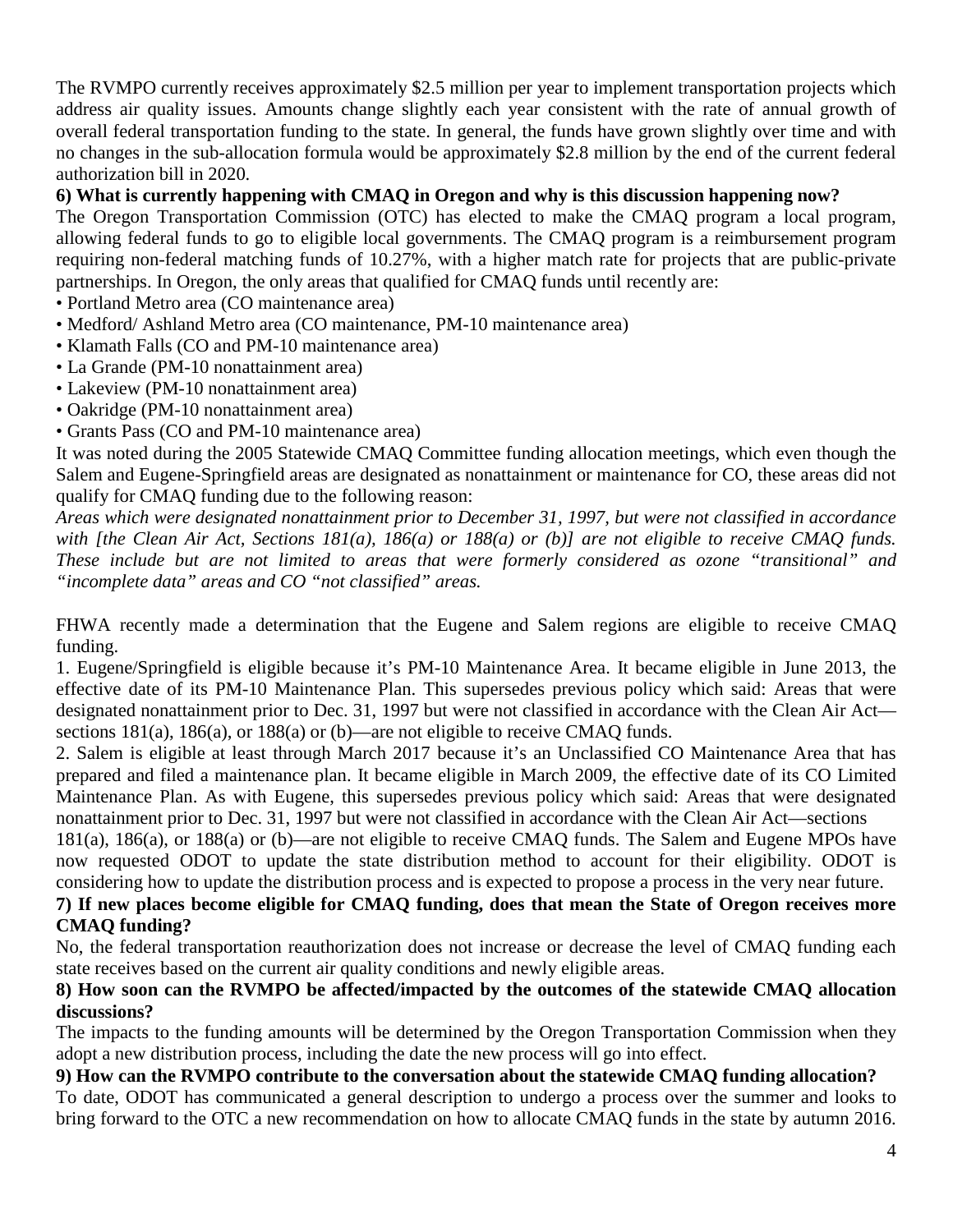As ODOT prepares to define a more specific process proposal, the RVMPO may consider sending a message to ODOT asking that there be adequate time to consider options.

After Mr. Moore's explanation of the issue, upcoming OTC meetings, and speaking about the Policy Committee letter, the Council members discussed their support for the Policy Committee's letter and position. Comments and concerns included:

- PM10 emissions.
- Local political advocacy and support at the State level?
- How Salem and Eugene became eligible for inclusion in CMAQ funding.
- The locations of PM2.5 problem areas and the prevalence of wood stoves.
- Mike Montero Specific, regional factors to be brought to the OTC/State's attention
	- a. Unique, topographic problems within the region that create particular air quality challenges, as well as associated public health issues due to this naturally occurring situation.
	- b. **VOLUNTARY,** regional efforts being made to mitigate air quality problems (EXAMPLE: I&M Testing Program).
	- c. The Rogue Valley area is the only area in the State mandated to do **dispersion modeling.**
	- d. The region is economically hamstrung for putting certain types of industrial users into the region, as opposed to other areas of the State where this is not a problem.

Mr. Montero brought up the possibility of submitting a letter on behalf of the PAC to substantiate their expressed concerns on this issue. Glen Anderson and the rest Council members went on record as endorsing Mike Quilty's concerns about the availability of accurate data, not currently available. Mr. Moore pointed out page 2 of the CMAQ printout in response to a question about the history of Eugene/Salem's desire to be part of the CMAQ funding allocations. The Policy Committee letter was provided for the Council member's information.

#### **On a motion Mike Montero, seconded by Glen Anderson, the PAC directed Staff to write a letter to the Policy Committee articulating their additional concerns about the CMAQ funding issue. The motion passed by unanimous voice vote.**

# **6. Air Quality (PM 2.5)**

Dan Moore made a presentation on air quality and related, local PM 2.5 issues, including a short Power Point summary of the issue. **NOTE:** The area's AQMA is used for analysis purposes.

During the June 14th TRADCO meeting, there was discussion about a recent presentation by the Oregon Department of Environmental Quality (ODEQ) concerning Medford's PM 2.5 levels. ODEQ has been soliciting comments for a statewide workgroup in preparing a report for the legislature. Mr. Moore was asked to followup with ODEQ to find out more information, and how exceeding the PM 2.5 standard might affect the Medford area. Below are responses from ODEQ.

# **ODEQ**

Medford is currently just below the daily standard for PM2.5. ODEQ determines if an area is above the standard by monitoring for PM2.5 throughout the year and taking the 98th percentile value for that year. Then ODEQ averages the 98th percentiles for the last three years to compare with the standard. This happens every year to determine if an area is in violation of the standard. When an area has been designated as an in attainment, nothing regulatory happens for each year when it violates the standard. What ODEQ really has to watch out for is the EPA re-designations that happens every 10 years or so (ODEQ does not know exactly when EPA will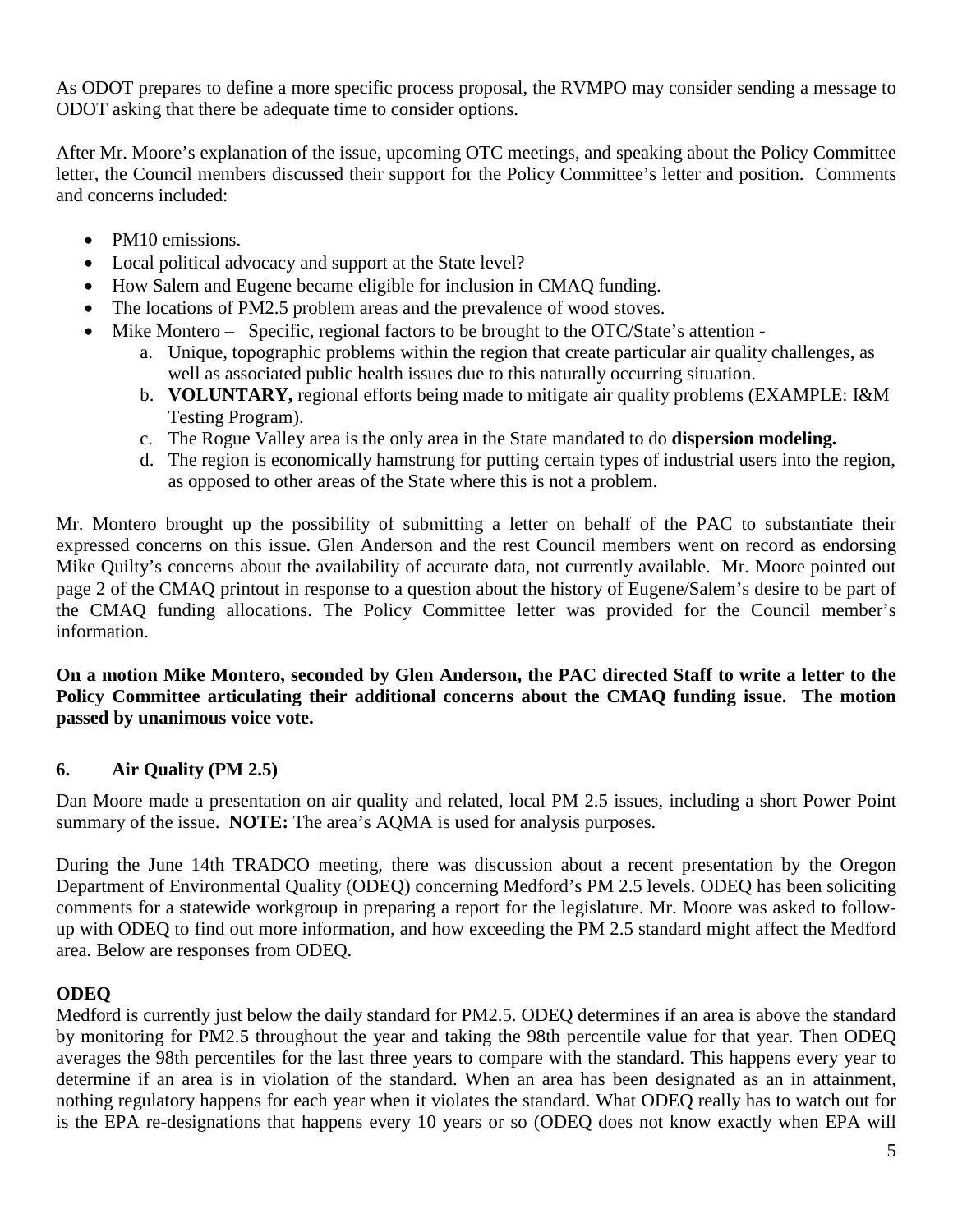start re-designation). During re-designation, EPA selects a three year span to determine whether an area is above or below the standard. If they are above the standard, they re-designate the area as non-attainment. ODEQ does not know which three year period the EPA will use. If an area is designated as non-attainment, the state, county, city, and EPA will have to work on a State Implementation Plan (SIP) that will require the area to take actions to lower PM2.5 emissions. Once the area comes in below the standard, a maintenance plan is designed to keep you there.

**The impact of non-attainment**: Mr. Moore shared a document ODEQ found on line that summarizes the impact. Medford was in non-attainment for PM10 and is in a maintenance status now, so the Medford area has experienced this already. As for the standard, EPA revisited the standard in 2012 and kept the daily standard at 35ug/m3. They did lower the annual average standard from 15ug/m3 to 12ug/m3. Medford is in danger of violating the daily standard. ODEQ has not heard of any talk of lowering the daily standard to 30ug/m3, but EPA always looks at new health data and this is always on the table. Since EPA did not lower the daily standard in 2012, it would be surprising if they lowered it in the next few years, but ODEQ does not have any inside information on this.

The EPA web page on the PM2.5 standard is: https://www3.epa.gov/pmdesignations/

### **Additional comments from ODEQ**:

• EPA, under the Clean Air Act is supposed to review the PM2.5 standard every 5 years. As mentioned, EPA last reviewed the standard in 2012, and the next review is supposed to occur by 2017, but sometimes EPA does not complete its review within the 5 year timeframe. EPA has started its review process.

• EPA, in previous reviews of the standard has considered dropping the standard down to 30ug/m3, but as mentioned above, EPA did not do so in 2012. It's hard to predict what EPA will do, since it is based on the latest available health effects information, but ODEQ has mentioned the 30ug/m3 level to many communities as a caution and perhaps even a goal for communities to target to ensure they do not have to worry about a nonattainment designation.

• If Medford were to exceed the standard in the near future (and EPA has not changed the standard), then Medford could develop a voluntary "PM plan" that would identify any strategies the community is putting in place to bring levels down. That would give EPA the assurance that the area is working diligently to address the PM levels and would not designate the area as nonattainment. ODEQ has developed similar plans with the communities of Lakeview and Prineville, since they are violating the standard right now but have not yet been designated nonattainment by EPA. However, if EPA were to revise the standard, then federal law requires that any area not meeting the standard, even if they've developed a voluntary PM plan, would have to be designated as nonattainment.

Jackson County Health is very interested in seeing coordination among the county and the cities to reinvigorate the woodstove program to help address the PM2.5 issue. Jackson County and the cities have established programs and it should be effective to place a fresh emphasis on the outreach aspects in the coming winter seasons. Some of the recommendations from the local ODEQ presentations have been to include the desirability of providing funding for outreach efforts and other projects.

Finally, Mr. Moore asked ODEQ if the Rogue Valley area should be concerned about the PM2.5 standard. ODEQ thinks it's a concern, but the Medford-area has had the previous experience of dealing with nonattainment in the 1980's and we've already got the tools in place to address this. For example, both Jackson County and all the cities in the area have ordinances to require woodstove curtailment on poor air quality days. Now it's just a matter of going back and re-educating the public and making sure people are following the curtailment calls. This effort could involve sending informational letters to folks who are burning, and ODEQ has found in other communities that folks usually comply after receiving the letter. ODEQ also thinks if we were to revive the air quality committee it would be really helpful just to make sure all the cities are checking in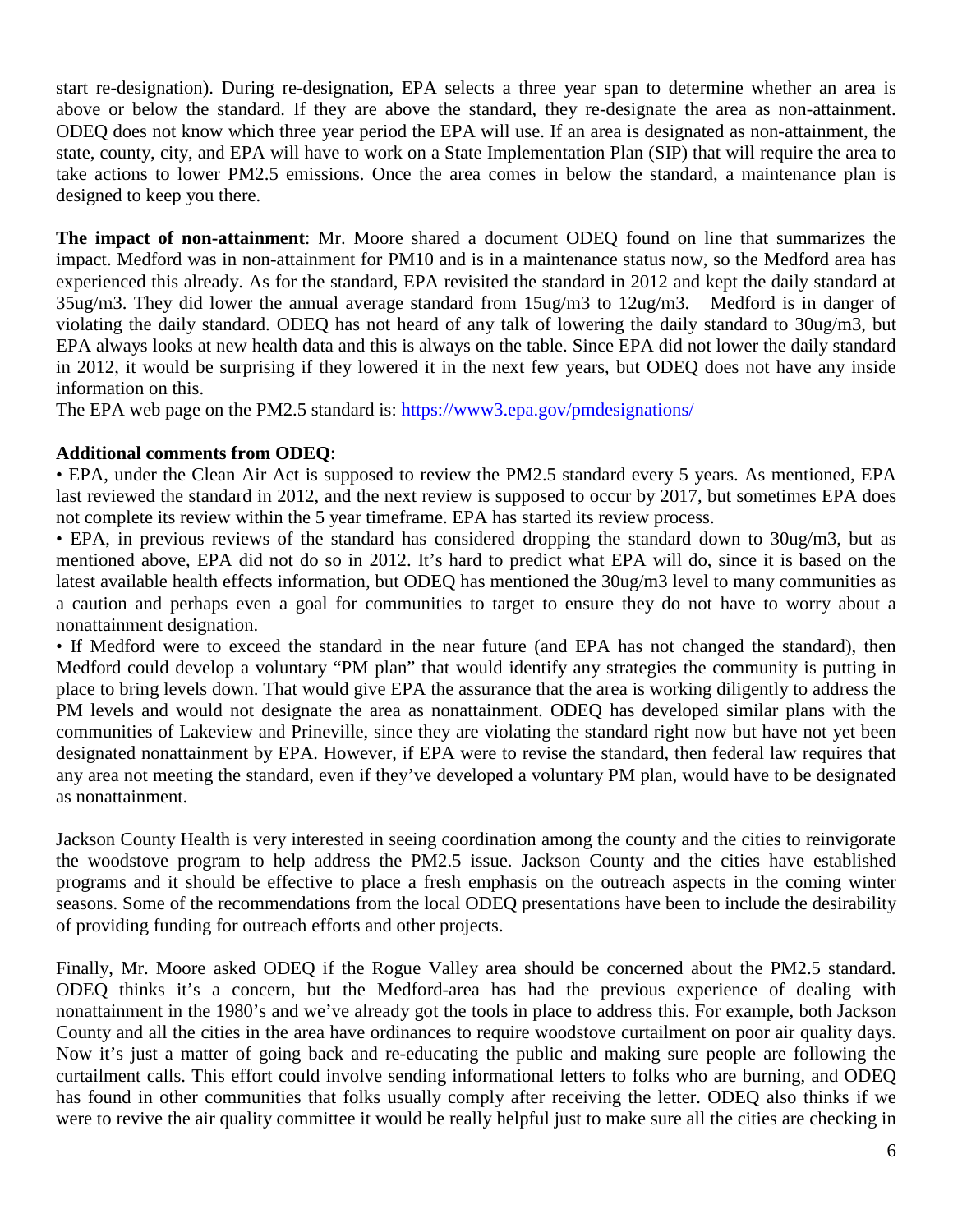with each other and coordinating any outreach and education efforts. This could also include putting together a voluntary PM plan, if that's how the region wanted to proceed. Typically, you send a notification letter to EPA that you'd like to be part of the voluntary program and then you submit your plan to them. EPA usually requests that you develop a 5 year voluntary plan, with strategies for how you plan to reduce emissions, and provide annual updates to them. Here's more information on the program. [https://www.epa.gov/advance/advance-basic](https://www.epa.gov/advance/advance-basic-information)[information](https://www.epa.gov/advance/advance-basic-information)

Mr. Moore shared his understanding that Jackson County Public Health, (Jackson Baures with Chad Peterson and Danielle Morvan) are very interested in seeing coordination among the County and the cities to reinvigorate the woodstove program. Beyond that effort, he is not aware of any other organization that has shown interest in organizing any other local efforts such as; developing a voluntary PM plan, or reconvening the Air Quality Committee. It depends upon who has the resources to help take the lead. ODEQ could offer technical assistance and support.

The presentation included charts and a graph that depicted the PM2.5 monitoring data. This helped tell the story about why there needs to be a focus on woodstoves and burning – you can see its influence in the data. The graph shows levels rise in the winter months (mid-October through end of February) all primarily due to woodstove smoke. The huge spike shown in the summertime is due to wildfires, which is not counted against the data that gets reported to EPA and determines if the area is over the standard. In other words, wildfire data can be excluded.

There are some ways that the RVMPO can help:

• Reducing the amount of winter road sanding material placed on the roadway. For example, the RVMPO could ask ODOT and the city and county public works departments in the areas to utilize de-icing agents and salt instead of sand, increased plowing of roads and sweeping up of cinders during storms, and reduced sanding to intersections only.

• Another idea would be in the contracts that cities and counties have with construction companies (or even inhouse) would be to require anti-idling measures for construction equipment or other diesel powered engines.

The Council mentioned that the abolition of wood burning (for heat) might be a viable answer to reducing the PM 2.5 emissions in the AQMA. It was also observed that some of the EPA reduction suggestions were perhaps not the most effective in light of the conditions existing in our region.